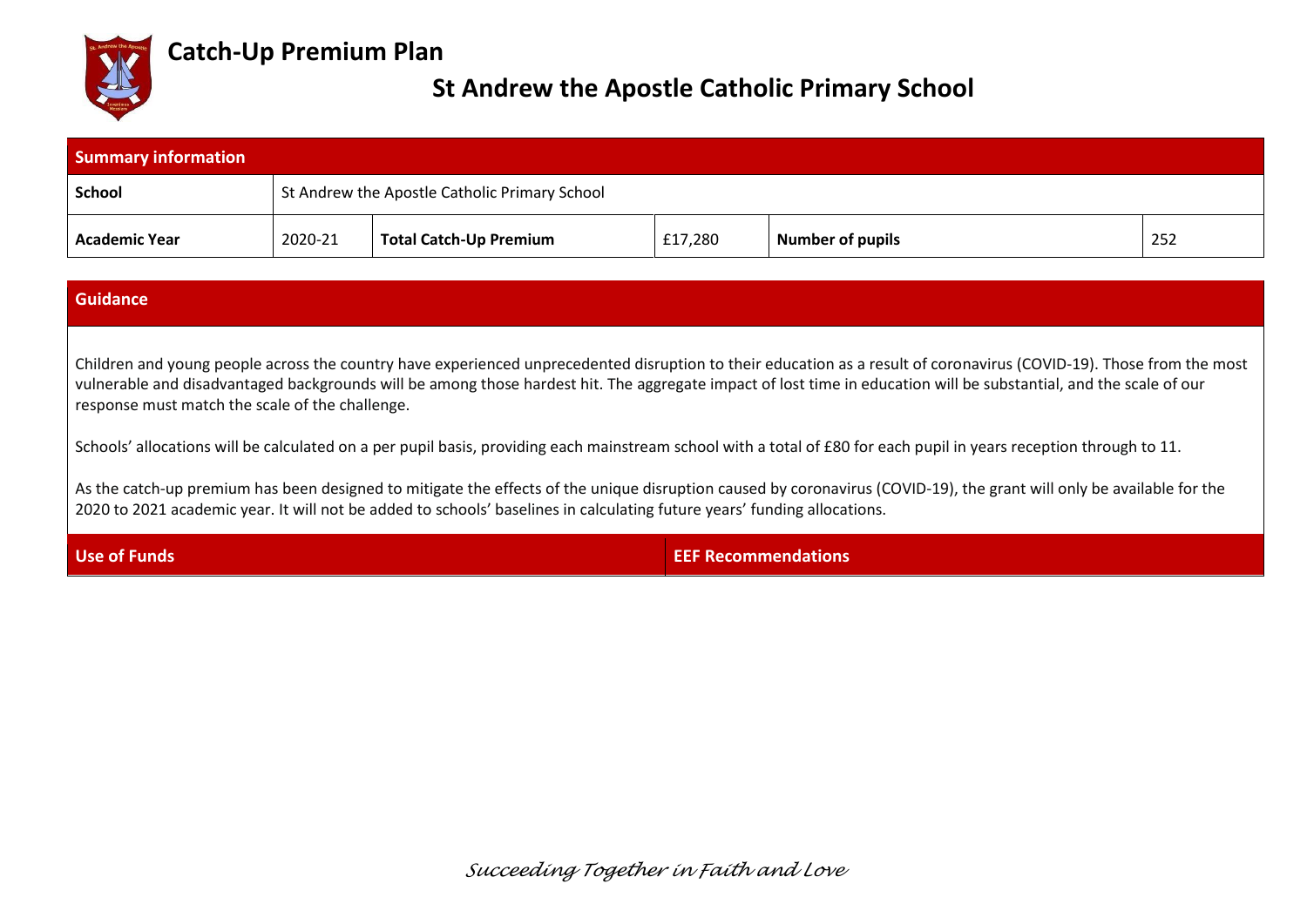| Schools should use this funding for specific activities to support their pupils to catch<br>up for lost teaching over the previous months, in line with the guidance on<br>curriculum expectations for the next academic year.                                                                                            | The EEF advises the following:<br>Teaching and whole school strategies<br>$\triangleright$ Supporting great teaching                                            |
|---------------------------------------------------------------------------------------------------------------------------------------------------------------------------------------------------------------------------------------------------------------------------------------------------------------------------|-----------------------------------------------------------------------------------------------------------------------------------------------------------------|
| Schools have the flexibility to spend their funding in the best way for their cohort<br>and circumstances.                                                                                                                                                                                                                | $\triangleright$ Pupil assessment and feedback<br>$\triangleright$ Transition support                                                                           |
| To support schools to make the best use of this funding, the Education<br>Endowment Foundation (EEF) has published a coronavirus (COVID-19) support<br>guide for schools with evidence-based approaches to catch up for all students.<br>Schools should use this document to help them direct their additional funding in | Targeted approaches<br>$\triangleright$ One to one and small group tuition<br>$\triangleright$ Intervention programmes<br>$\triangleright$ Extended school time |
| the most effective way.                                                                                                                                                                                                                                                                                                   | Wider strategies                                                                                                                                                |
|                                                                                                                                                                                                                                                                                                                           | $\triangleright$ Supporting parent and carers                                                                                                                   |
|                                                                                                                                                                                                                                                                                                                           | $\triangleright$ Access to technology $\triangleright$                                                                                                          |
|                                                                                                                                                                                                                                                                                                                           | Summer support                                                                                                                                                  |

|                | <b>Identified impact of lockdown</b>                                                                                                                                                                                                                                                                                                                                                                                                                                                                     |
|----------------|----------------------------------------------------------------------------------------------------------------------------------------------------------------------------------------------------------------------------------------------------------------------------------------------------------------------------------------------------------------------------------------------------------------------------------------------------------------------------------------------------------|
| <b>Maths</b>   | Specific content has been missed, leading to gaps in learning and stalled sequencing of journeys. Children still have an appetite for maths and lockdown has<br>not affected their attitudes however they are quite simply, 'behind'.<br>Recall of basic skills has suffered - children are not able to recall addition facts, times tables and have forgotten once taught calculation strategies. This is<br>reflected in arithmetic assessments.                                                       |
| <b>Writing</b> | Children haven't necessarily missed 'units' of learning in the same way as Maths, however they have lost essential practising of writing skills. GAPs specific<br>knowledge has suffered, leading to lack of fluency in writing. Those who have maintained writing throughout lockdown are less affected, however those<br>who evidently didn't write much have had to work additionally hard on writing stamina and improving their motivation due to the lack of fluency in their<br>ability to write. |
| <b>Reading</b> | Children accessed reading during lockdown more than any other subject. This is something that was more accessible for families and required less teacher<br>input. However, children are less fluent in their reading and the gap between those children that read widely and those children who don't is now<br>increasingly wide. The bottom 20% of readers have been disproportionately                                                                                                               |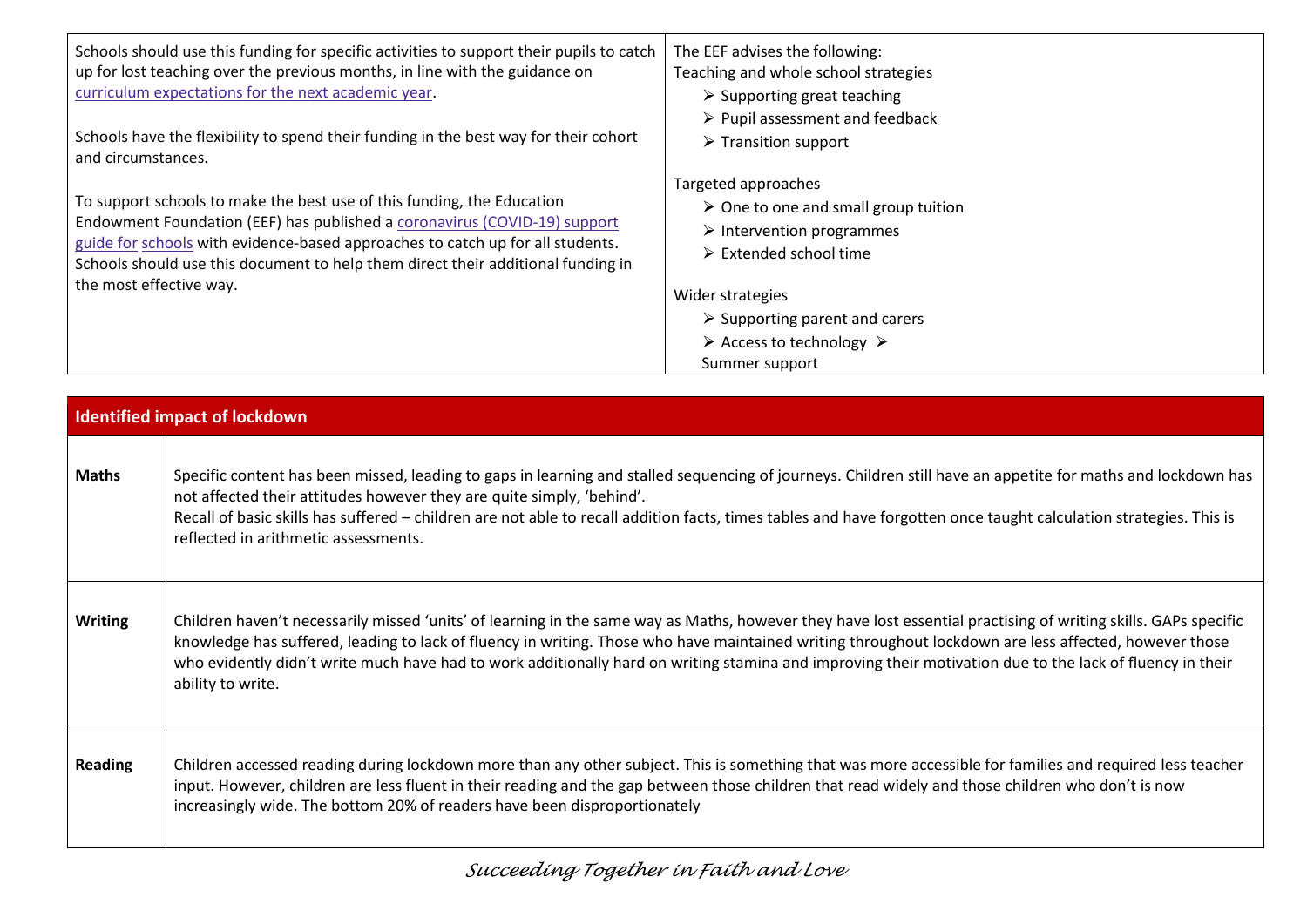| Non-core | There are now significant gaps in knowledge – whole units of work have not been taught meaning that children are less able to access pre-requisite |
|----------|----------------------------------------------------------------------------------------------------------------------------------------------------|
|          | knowledge when learning something new and they are less likely to make connections between concepts and themes throughout the curriculum. Children |
|          | have also missed out on the curriculum experiences e.g. trips, visitors and powerful curriculum moments.                                           |

### Planned expenditure - The headings below are grouped into the categories outlined in the Education Endowment Foundation's coronavirus support guide for schools)

#### **i. Teaching and whole-school strategies**

| <b>Desired outcome</b>                                                                                                                                                                                                                    | Chosen approach and anticipated cost                                                                                             | Impact (once reviewed)                                                                                                                                                                                                                      | <b>Staff lead</b> | <b>Review</b><br>date? |
|-------------------------------------------------------------------------------------------------------------------------------------------------------------------------------------------------------------------------------------------|----------------------------------------------------------------------------------------------------------------------------------|---------------------------------------------------------------------------------------------------------------------------------------------------------------------------------------------------------------------------------------------|-------------------|------------------------|
| Supporting reading development:<br>To enhance skills and further consolidate phonetic<br>understanding through corresponding reading at home<br>books. Raising the profile and significance of reading at<br>home with quality resources. | Purchase matching take home phonics books for KS1<br>(E1250)<br>Purchase additional home/school books for EYFS<br>(E300)         | Since we purchased the resource to<br>support our phonics teaching our<br>Read Write Inc programme has<br>developed a lot. We are now<br>making use of streaming groups<br>and pupils are continuing their<br>learning at home through home | <b>SR</b>         | Feb 21                 |
|                                                                                                                                                                                                                                           |                                                                                                                                  | phonics books and online<br>resources.<br>This has been reflected in our<br>phonics scores.<br>Year 196% +14% from 2019<br>Year 2 90% -6% from 2019                                                                                         | SR/JB             | Feb 21                 |
| Supporting great teaching:                                                                                                                                                                                                                | Purchase RWI online package.                                                                                                     |                                                                                                                                                                                                                                             | JW/JB             |                        |
| All staff to receive updated virtual training and access to<br>RWI online package so raising the quality of teaching<br>and improving phonic knowledge.                                                                                   | (E1125)<br><b>Purchase The Power of Reading resources to enhance</b><br>teaching of reading through programme of work<br>(f1000) | The Power of Reading resources have<br>allowed pupils to engage with reading<br>books and be immersed in a variety of<br>different texts. This has helped us<br>embed and enhance our new                                                   | SR                | Feb 21                 |
|                                                                                                                                                                                                                                           | <b>Purchase Literacy Shed Plus</b>                                                                                               | curriculum and create more learning<br>opportunities for the pupils.                                                                                                                                                                        |                   |                        |
| For pupils and staff to have access to resources which<br>specifically support the gaps in learning after<br>assessments are carried out for focused group support.                                                                       | (E130)<br><b>CGP</b> for Reading comprehension, Maths, Grammar<br>catch- up for Year 1 to Y6<br>(E2445)                          | The CGP books supported the pupils'<br>transition back into school following<br>the lock down. They were useful for<br>addressing any gaps from the previous<br>year that had formed during lockdown.                                       |                   |                        |

*Succeeding Together in Faith and Love*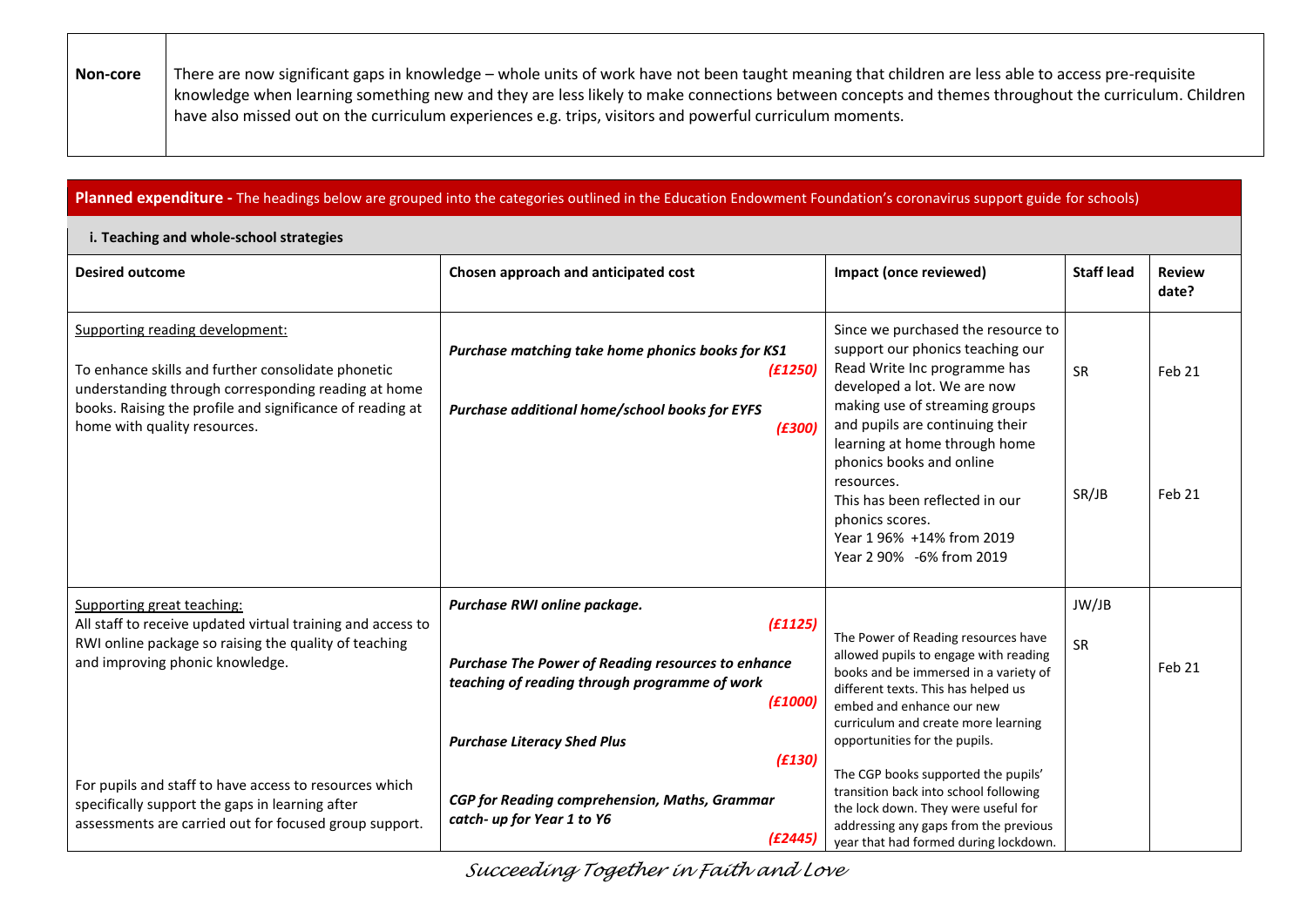| ii.<br><b>Targeted approaches</b>                                                                                                                            |                                                                                                                                                                                                                                                                                                                         |                                                                                                                                                                                                                                                                                                                                                                              |                   |                        |
|--------------------------------------------------------------------------------------------------------------------------------------------------------------|-------------------------------------------------------------------------------------------------------------------------------------------------------------------------------------------------------------------------------------------------------------------------------------------------------------------------|------------------------------------------------------------------------------------------------------------------------------------------------------------------------------------------------------------------------------------------------------------------------------------------------------------------------------------------------------------------------------|-------------------|------------------------|
| <b>Desired outcome</b>                                                                                                                                       | Chosen action/approach                                                                                                                                                                                                                                                                                                  | Impact (once reviewed)                                                                                                                                                                                                                                                                                                                                                       | <b>Staff lead</b> | <b>Review</b><br>date? |
| 1:3 small group tuition from Tutor Trust<br>Identified children will have significantly increased rates of<br>comprehension ability and arithmetic accuracy. | 2 Tutors for Year 5 & Year 6<br>3 days, 6 hours x 15 weeks<br>(1, 575)<br>2 Tutors for Year 3 & Year 4<br>3 days, 6 hours x 15 weeks<br>(1, 575)<br>2 Tutors for Year 1 and Year 2<br>2 days, 6 hours x 15 weeks<br>(1, 575)<br>Additional PPE (screen) purchased to enable<br>intervention across phases.<br>(E448.08) | The tutoring programme supported<br>the pupils' learning as they worked<br>towards closing the gaps in<br>knowledge left behind.<br>60% of the pupils in Year 1-6 were<br>included in the programme.<br>We used the time to focus directly<br>on objectives that were missed<br>during the summer term of 2020.<br>The majority of pupils responded<br>well to the sessions. | JW<br>JW          | Feb 21<br>Feb 21       |
| Total budgeted cost E5,173.08                                                                                                                                |                                                                                                                                                                                                                                                                                                                         |                                                                                                                                                                                                                                                                                                                                                                              |                   |                        |

| iii.<br><b>Wider Strategies</b> |                        |                        |                      |                        |
|---------------------------------|------------------------|------------------------|----------------------|------------------------|
| Desired outcome                 | Chosen action/approach | Impact (once reviewed) | <b>Staff</b><br>lead | <b>Review</b><br>date? |